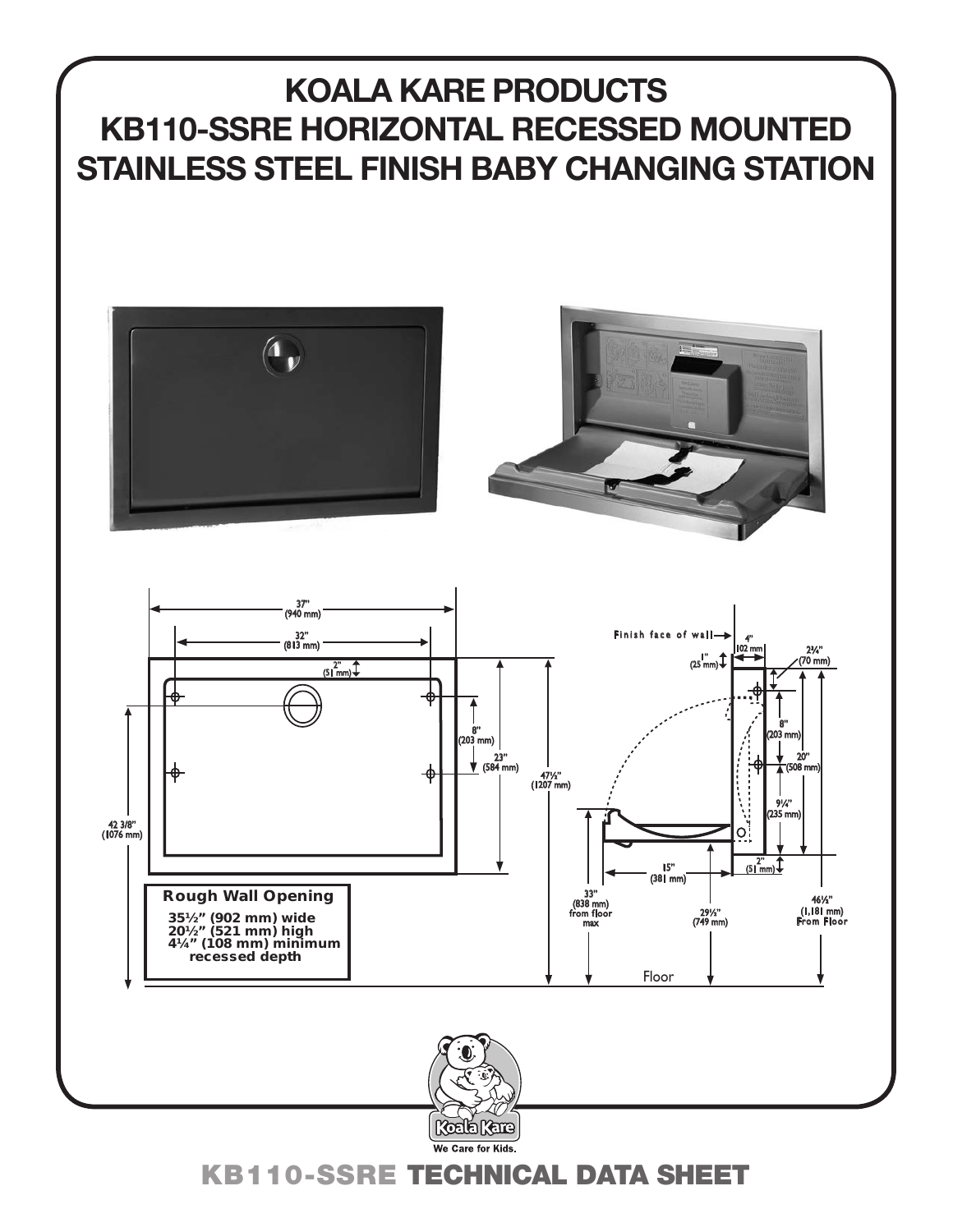## **MATERIALS:**

18 gauge, type 304 satin stainless steel exterior finish with FDA approved blow molded high-density grey polyethylene with Microban® antimicrobial interior. Reinforced full-length steel-on-steel hinge mechanism, with 11-gauge steel mounting plates and mounting hardware included. Molded in graphics and safety messages in six languages. Contoured changing surface area is 442 sq. in (2851 sq. cm) and comes complete with nylon safety straps and bag hooks.

### **OPERATION:**

Concealed pneumatic cylinder and hinge structure provides controlled, slow opening and closing of bed. High-density polyethylene is easy to clean and resists odors and bacterial growth. Complies with ASTM static load performance requirements when properly installed. Built-in liner dispenser holds approximately 25 KB150-99 sanitary liners.

Warning: To ensure that the unit supports the intended loads, baby changing stations must be properly installed according to the manufacturer's instructions.

#### **SPECIFICATION:**

Baby changing station body shall have 18 gauge, type 304 satin stainless steel exterior finish with high-density grey polyethylene interior. Design of unit shall be recess-mounted. Unit shall be equipped with a pneumatic cylinder for controlled opening and closing of bed. Bed shall be secured to back plate with a concealed, full-length steel-on-steel hinge. Unit shall have Microban® antimicrobial embedded into plastic material. No hinge structure shall be exposed on interior or exterior surfaces. Unit shall have 11-gauge steel mounting plates with mounting hardware included. Unit shall conform to ICC A117.1-2009 Accessible and Usable Buildings and Facilities, ASTM F 2285-04 Standard Consumer Safety Performance Specification for Diaper Changing Tables for Commercial Use, ANSI Z535.4 Product Safety Signs and Labels, and ASTM G21 Antifungal Standards or local code if more stringent installation requirements are applicable for barrier-free accessibility. Unit shall comply with ADA regulations when properly installed. Bed shall have smooth concave changing area with a nylon safety strap and two hooks for bags or purses. Unit shall have a built-in Liner Dispenser for use with 3-ply chemical free biodegradable sanitary liners, universal instruction graphics and safety messages in 6 languages. Unit shall be backed by manufacturer's 5-year limited warranty on materials and workmanship and include a provision for replacement caused by vandalism. Unit shall be manufactured in the U.S.A.